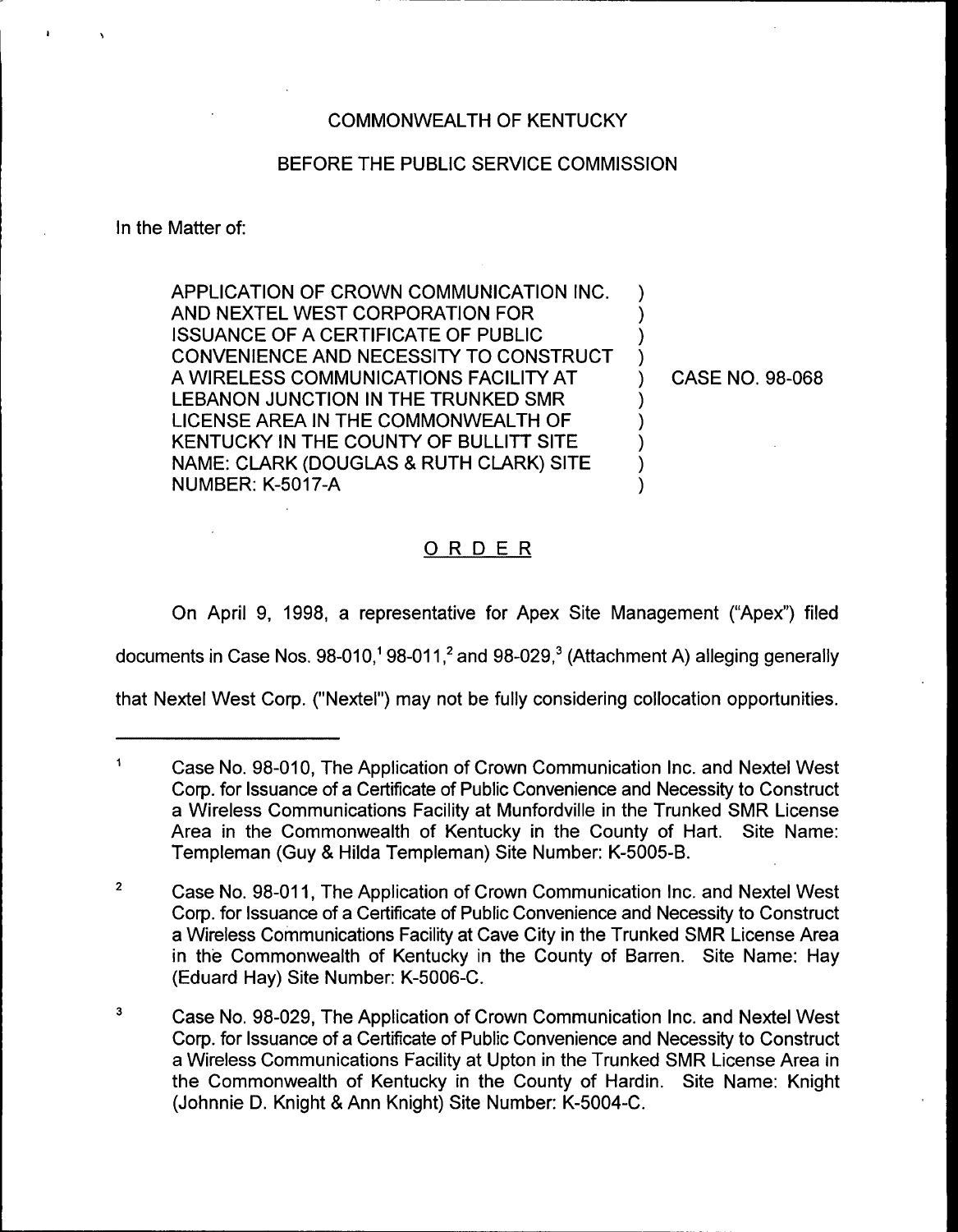Specifically, Apex claims that the proposed construction of three wireless facilities currently pending before the Commission may be unnecessary and that collocation opportunities on existing structures exist in the immediate vicinity of each proposed location,

The Commission is concerned that the possibilities of using existing structures have not been fully explored by Nextel, or at least, that the application does not adequately discuss collocation alternatives that were considered.

IT IS THEREFORE ORDERED that:

 $1<sub>1</sub>$ Nextel shall file all evidence of its investigation of the use of existing structures in the instant case.

2. Nextel shall fully discuss the specific reasons each collocation alternative investigated. was not selected and include copies of any engineering analyses used in its determination. The discussion should include all engineering requirements that would have to be met for a successful collocation at the particular site(s).

3. Nextel shall identify the height above ground level and above mean sea level at which its facilities will be located on the proposed structure.

4. Nextel shall file any other documents or information which may aid the Commission in this matter.

Done at Frankfort, Kentucky, this 17th day of April, 1998.

PUBLIC SERVICE COMMISSION

ATTEST:

for the G6mmission

Executive Director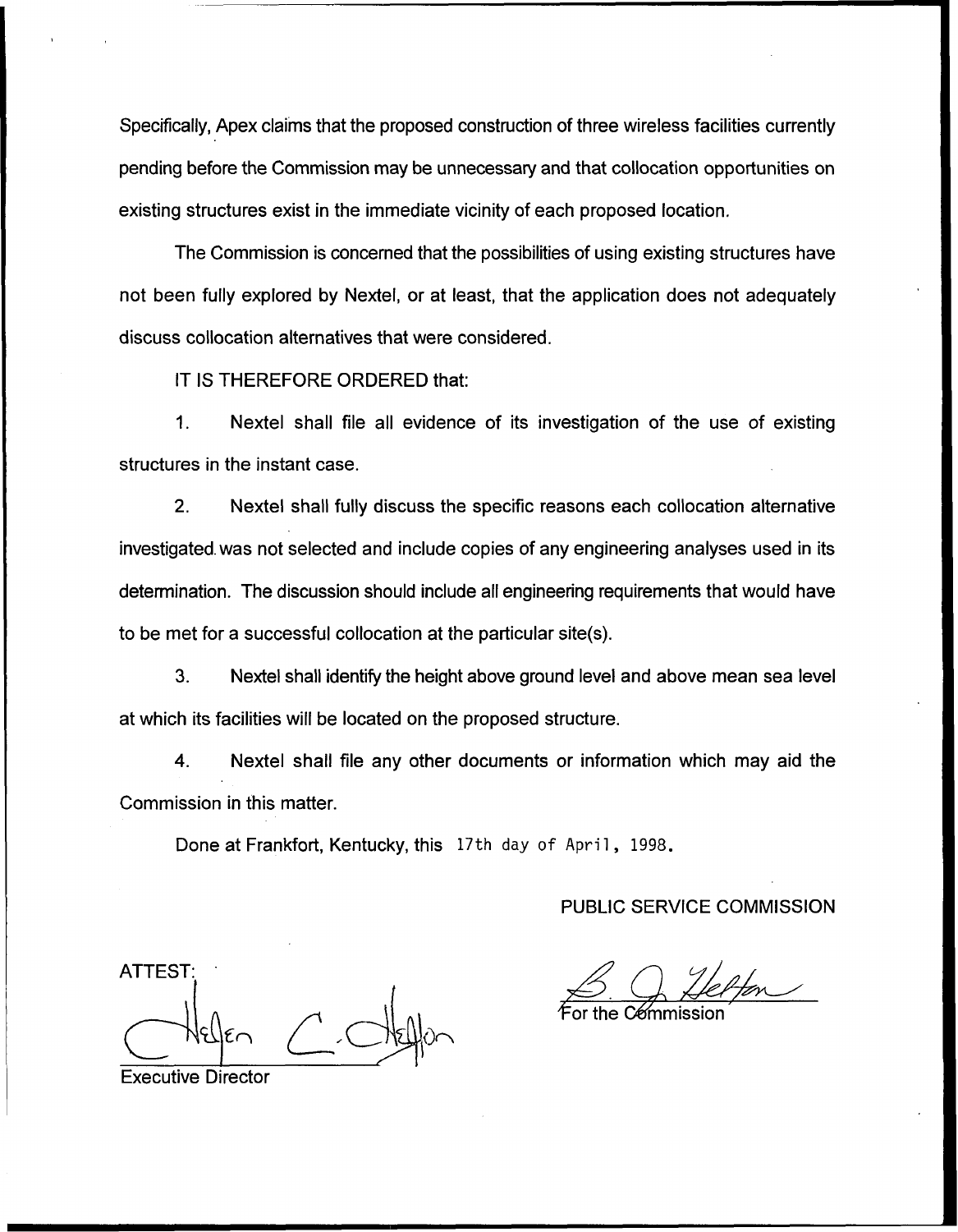ATTACHMENT TO AN ORDER OF THE KENTUCKY PUBLIC SERVICE COMMISSION IN CASE NO. 98-068 DATED APRIL 17, 1998.

10013423 ▲ Iffunder(33-29) 430.0 ▲ Fax 610-260-3138

April 7, 1998

1990a eta Durantziako hama

Ms. Helen C. Helton Executive Director Public Service Commission 730 Schenkel Lane Frankfort, KY 40602

SITE MANAGEMENT

**RECEIVED** 

ppp 0 9 L9'98

UBLIC SERVICE **COMMISSION** 

RE: Nextel West - PriCellular Possible Co-Locations

Thank you for your time last month, I hope the meeting was mutually beneficial in the big picture. With PriCellular's dedication to co-location and Apex's management of their assets (more than 40 communications towers in the state of Kentucky), we hope to minimize the construction of new towers in Kentucky.

As a follow-up, we have found three specific applications currently before the Commission, where a new tower may be built which is unnecessary. All three applications were filed by Crown Communications as a build-to-suit vendor to Nextel West d/b/a Nextel Communications. We want to highlight some basic facts about these three applications:

|         |                    |                               | Nepsch pistulations in the lines of the theory of the contract of the contract of the contract of the contract of the contract of the contract of the contract of the contract of the contract of the contract of the contract |                |          |     |
|---------|--------------------|-------------------------------|--------------------------------------------------------------------------------------------------------------------------------------------------------------------------------------------------------------------------------|----------------|----------|-----|
| -98-010 | $0.224$ mi         | Munfordville (ky-0007)        | 752 Irwin Childress Road, Munfordville                                                                                                                                                                                         | 37-18-06       | 85-55-43 | 250 |
| 98-011  | $0.025 \text{ mi}$ | Prewits Knob (ky-0001)        | Glascow Road, Cave City                                                                                                                                                                                                        | 37-06-40       | 85-58-43 | 250 |
| 98-029  | $0.099$ mi         | $1-63 - U$ pton (ky $-0045$ ) | 15385 South Dixie Hwy, Upton                                                                                                                                                                                                   | $37 - 28 - 11$ | 85-53-50 | 300 |

- Nextel has a *signed lease* with PriCellular Communications, the parent company of Central Kentucky Cellular d/b/a Cellular One, for each of these three, as well as two others in the state.
- Crown's applications are for new towers as close as 130ft from the existing PriCellular towers. The furthest of the three is less than 1/4 of a mile away from an existing PriCellular tower.
- Crown has misrepresented the heights of existing PriCellular towers as well as the  $\bullet$ available mounting heights for Nextel's antennae on those towers. In all cases Nextel has been "reserved" a mounting height in excess of 200 feet.
- Nextel's total cost for structural work on these three towers is \$12,000 because PriCellular has previously agreed to absorb the balance of theses costs.
- The Crown applications are riddled with inaccuracies and misstatements.

As you know, build-to-suit vendors exist to build and own towers. Their existence is based on the ability to build new towers, and further, their ability to steer carriers away from existing colocation opportunities. They can always claim that the new towers are necessary because the existing ones are not tall enough or not in the right location or that it is not economically feasible to upgrade them, but when an existing tower is within 500 feet of a proposed new structure,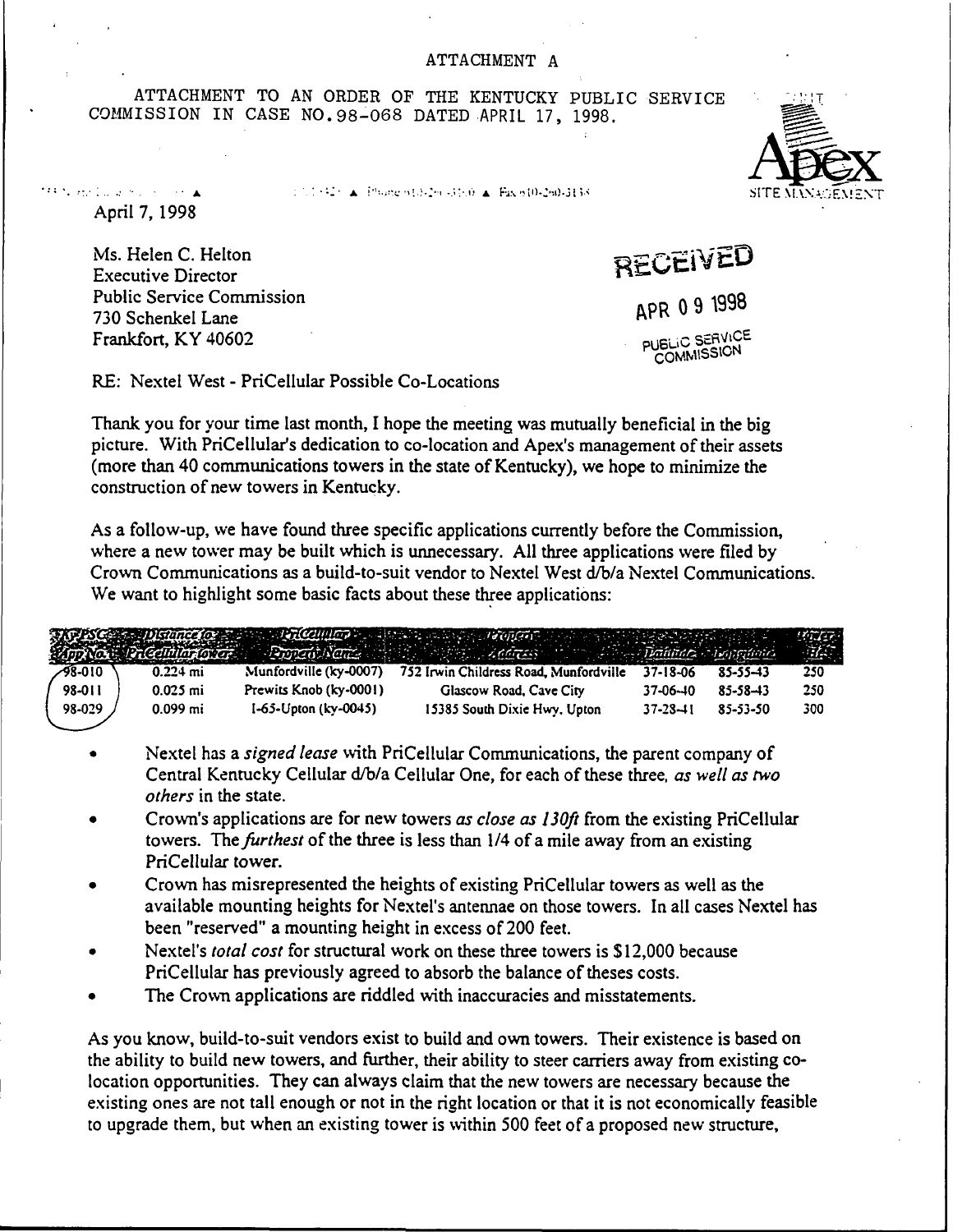which does not need any structural modifications and provides the height the carrier "requires" for their antennae ...well, where do you draw the line. It would certainly make me suspect of the next application. The reality is that RF designs in rural America are not that precise, ten feet here or there, a quarter mile (or even a mile) here or there will not drastically affect the performance of the carrier's system. Surely these new towers are not in the public's best interest, nor is it evidence of good corporate citizenship.

For your information and use, I have attached copies of internal memos with respect to these three sites. Although I have not included copies of the Nextel-PriCellular leases or correspondence between these companies, I could make them available for your review upon your request. Please feel free to contact me if you have any questions or should you require additional information in this matter.

Respectfully,

Timóthy E. Conte

attachments

Cc: Kyle Wiilard, Kentucky PSC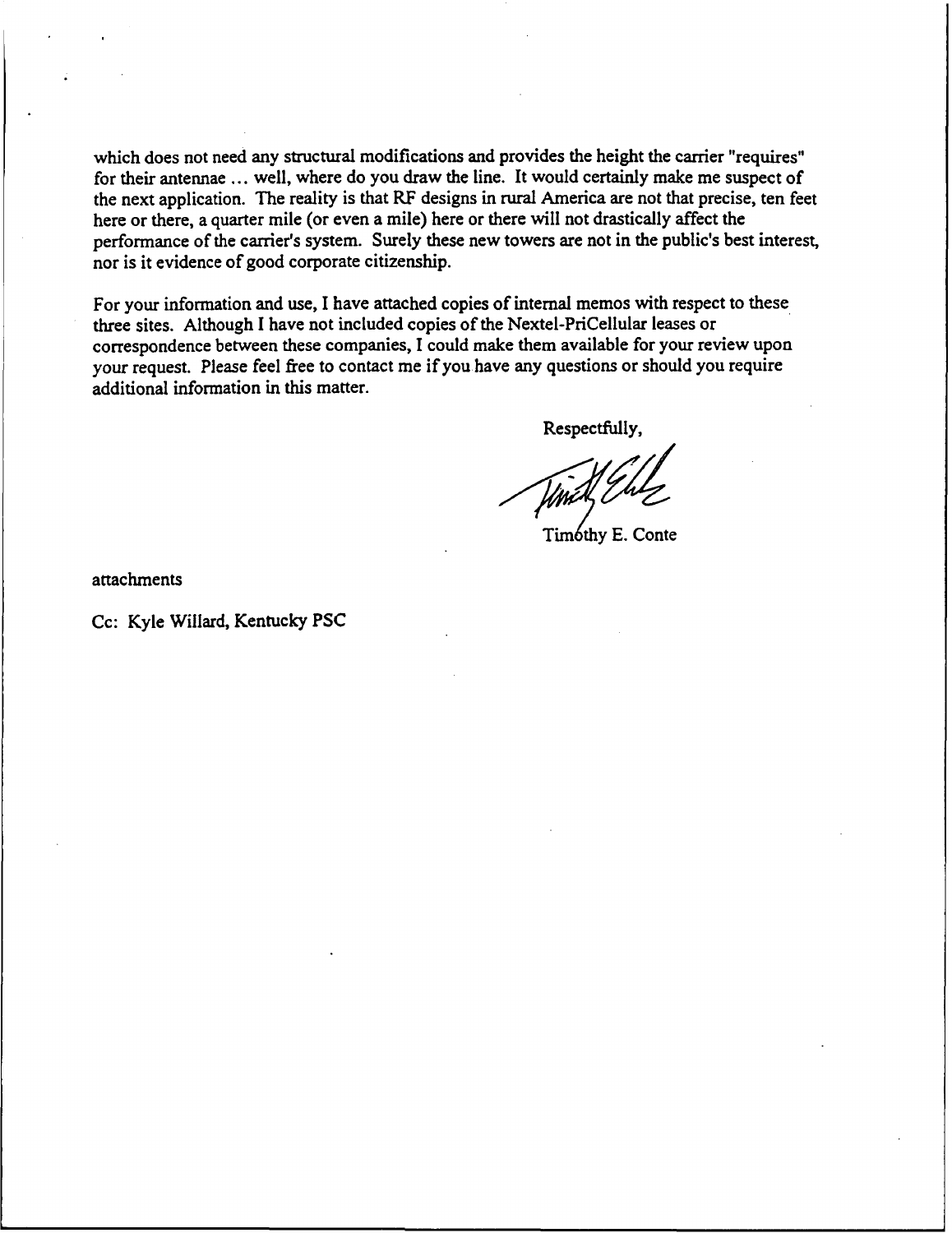

#### 555 NORTH LANE <sup>~</sup> SUITE 613\$ <sup>~</sup> CONSHOHOCKEN, PA 19428

## M E M O R A N D U M

Date: To: From: RE: March 26, 1998 File Timothy E. Conte Nextel Kentucky PSC Application 98-029, Upton

#### NEXTEL APPLICATION

## Item 22 - lat/long for new tower 37-28-43.040/85-53-55.776

Item <sup>29</sup> - "Applicant's have attempted to collocate on an existing 230-foot tower ...which is owned by Price Cellular and operated by Apex, is not structurally strong enough nor engineered to accommodate Nextel West's antennas thout significantly upgrading the tower. The cost associated with the redesign and structural upgrade or modification has been determined by Nextel West to significantly exceed the reasonable cost and effort to collocate. Additionally, the Price Cellular tower will not provide the height required by Nextel West for proper radio frequency propogation ... requires the antennas for this WCF site to be positioned at a height greater than what can be achieved on the Price Cellular tower. Further the expressed reservation by Price Cellular ... will not permit the collocation of other competing wireless providers as will the construction of the proposed WCF site."

## FACTS

(l) The tower is owned by PriCellular Corp which is the parent of Central Kentucky Cellular (f/k/a Cellular Information Systems of Florence) which does business in its Kentucky markets as Cellular One. Apex is a real estate management company which manages the co-location effort for PriCellular around the country, Apex does not own towers or operate any cellular systems.

(2) Nextel has executed an option and a lease with PriCellular for a 300 foot (not 230 as Crown/Nextel application states) tower located at 37-28-39/85-53-52 which is less than 1/10 of a mile from the proposed Nextel/Crown site. Nextel's antennae were to be installed with a radiation center of 276 feet above grade, certainly within reach of their 280 foot goal. NO STRUCTURAL MODIFICATIONS would be required in order for Nextel to co-locate on the tower..

(3) Although increasing the height of this tower was never discussed, PriCellular has expressed a willingness to permit Nextel to increase the mounting height of their antennae by installing standoffs which could increase the mounting height of Nextel's antennae by approx 24 feet.

(4) For this site, Nextel has apparently executed a ground lease with the same property owner as the PriCellular tower.

## **CONCLUSIONS**

This site is being constructed by Crown for Crown's ownership to satisfy the build-to-suit obligations of the Nextel-Crown nationwide contract. Contrary to Crown's assertions, the PriCellular site is useable ... it requires minimal structural work, the site is less than  $1/10$  of a mile away and a minimum height of  $276'RC$ is available (with the possibility to add 24' to that for a total 300'RC available). Nextel is not living up to its public statements supporting co-location, Crown/Nextel is testing the pSC's resolve with respect to co-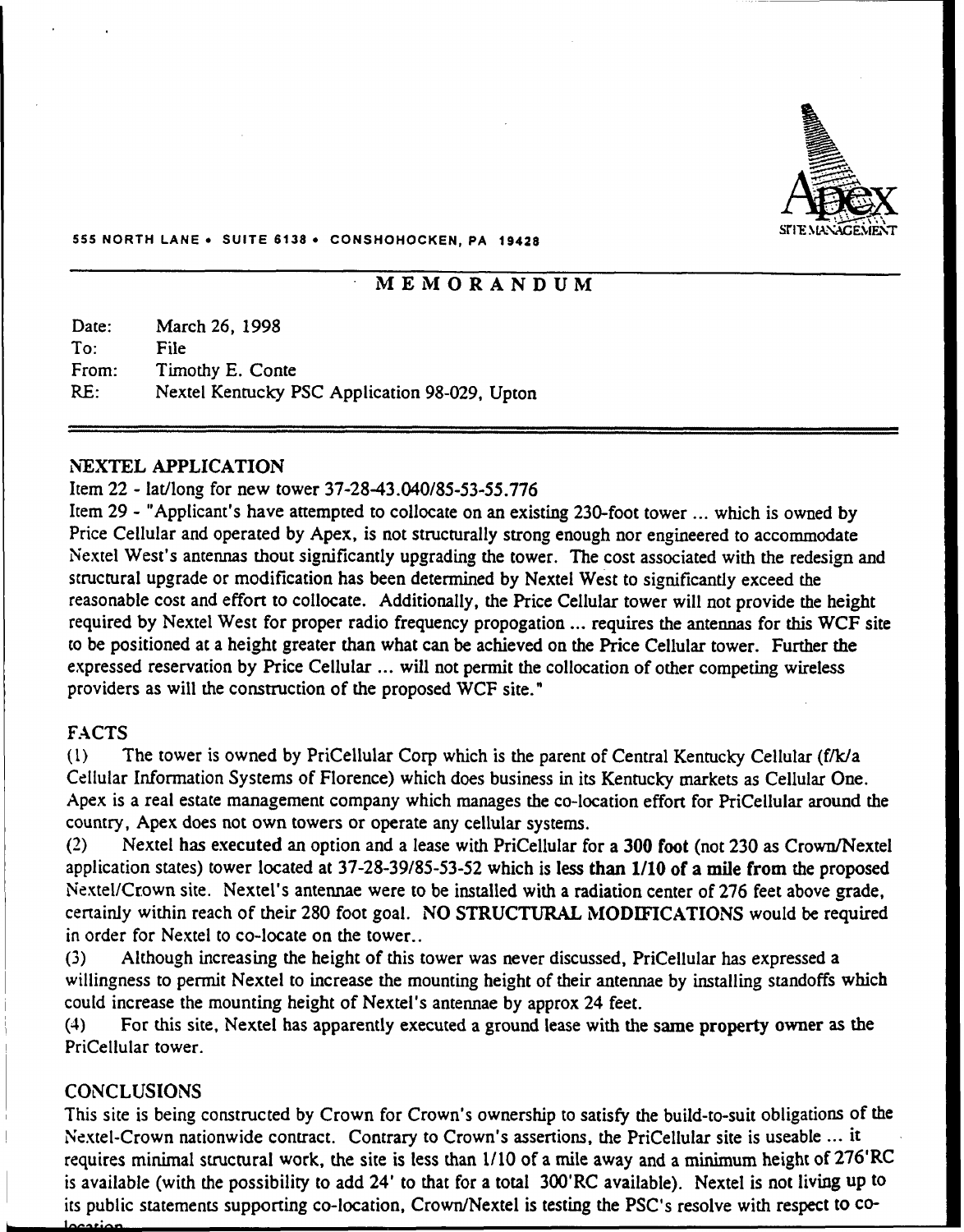

#### 555 NORTH LANE <sup>~</sup> SUITE 6138 <sup>~</sup> CONSHOHOCKEN, PA 19426

## MEMORANDUM

Date: To: From: RE: March 26, 1998 File Timothy E. Conte Nextel Kentucky PSC Application 98-010, Munfordville

#### NEXTEL APPLICATION

#### Item 22 - lat/long for new tower 37-18-17.230/85-55-38.275

Item 29 - "Applicant's have attempted to collocate on an existing 250-foot tower ... This tower, which is owned by Apex (d.b.a Price Cellular), will not accommodate Nextel West's height requirement for proper radio frequency propogation. The only remaining position on the Price Cellular tower is at or below 200 feet. The distance (approx 10 miles) between this and other towers proposed to be constructed by Crown in order to permit interconnection of Nextel West's network system along I-65 ... requires the antennas for this WCF site to be positioned at a height above the referenced 200-foot height."

#### FACTS

(1) The tower is owned by PriCellular Corp which is the parent of Central Kentucky Cellular (f/k/a Cellular Information Systems of Florence) which does business in its Kentucky markets as Cellular One. Apex is a real estate management company which manages the co-location effort for PriCellular around the country, Apex does not own towers or operate any cellular systems.

(2) Nextel has executed an option and a lease with PriCellular to co-locate on its 250 foot tower located at 37-18-06/85-55-41 which is approx 2/10 mile from the proposed Nextel/Crown site. Per this agreement, Nextel's antennae were to be installed with a radiation center of 226'above grade (not the "less than 200 feet" the Crown/Nextel application states). Minor structural modifications will be required which PriCellular has offered to split ... cost to Nextel is \$4000.<br>(3) PriCellular has "reserved" a mounting height suppo

PriCellular has "reserved" a mounting height supporting a 226' rad ctr for Nextel and has expressed a willingness to permit Nextel to increase the mounting height by installing standoffs which could increase the rad ctr by approx 24 feet.

#### **CONCLUSIONS**

This site is being constructed by Crown for Crown's ownership to satisfy the build-to-suit obligations of the Nextel-Crown nationwide contract. Contrary to Crown's assertions, the PriCellular site is useable ...it requires minimal structural work, the site is less than 1/4 mile away and a minimum height of 226'RC is available (with the possibility to add 24' to that for a total 250'RC available). Nextel is not living up to its public statements supporting co-location, Crown/Nextel is testing the PSC's resolve with respect to colocation.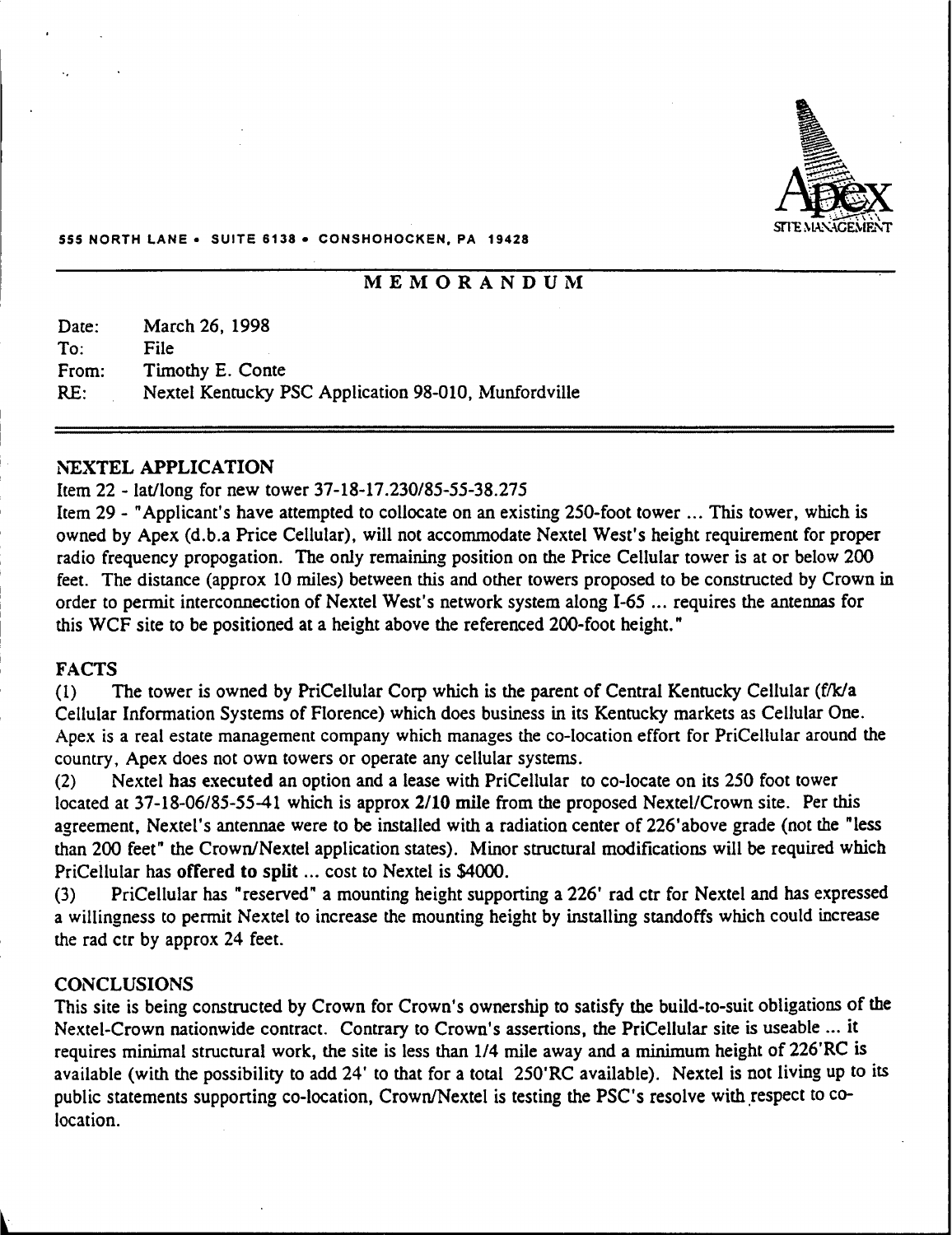

555 NORTH LANE . SUITE 6138 . CONSHOHOCKEN, PA 19428

## MEMORANDUM

gpss 09 1998

PUBLIC SERVICE COh!MISSION

Date: To: From: RE: March 26, 1998 File Timothy E. Conte Nextel Kentucky PSC Application 98-011, Prewitt's Knob

## NEXTEL APPLICATION

## Item 22 - lat/long for new tower 37-06-39.234/85-58-43.792

Item 29 - "Applicant's have attempted to collocate on either of two (2) existing towers ... with respect to the tower owned by Apex (d.b.a. Price Cellular), it supports two (2) sets of antennas, one which is operated by Price Cellular and he other by Cellular One. As with the tower owned by Bluegrass Cellular Tower, these antennas are located at various heights on the tower which precludes Nextel West from obtaining the height required for proper radio frequency propogation. Additionally, Nextel West has been informed that this tower would require significant structural modification in order to permit it to collocate. The height required by Nextel West on this and other towers to be constructed by Crown along that portion of the Interstate 65 corridor ... is critical. As these towers will be placed approximately ten (10) miles apart, Nextel West's antennas will have to achieve a height of at least 280 to 300 feet, and in some cases even higher heights. Neither of these towers ... will permit Nextel to attain that height."

#### FACTS

(1) The tower is owned by PriCellular Corp which is the parent of Central Kentucky Cellular (f/k/a Cellular Information Systems of Florence) which does business in its Kentucky markets as Cellular One. Apex is a real estate management company which manages the co-location effort for PriCellular around the country, Apex does not own towers or operate any cellular systems.

(2) Nextel has executed an option and a lease with PriCellular for its 250 foot tower located at 37-06-40/85-58-43 which is approx 130 feet from the proposed Nextel/Crown site. Per this agreement, Nextel's antennae were to be installed with a radiation center of 227'above grade (Nextel's stated goal of 280 feet was waived by the RF department on this site on 3 separate occasions). Minor structural modifications will be required which PriCellular has offered to split ... cost to Nextel is \$4000.<br>(3) PriCellular has "reserved" a mounting height supporting a 227' rad ctr for Nextel and ha

PriCellular has "reserved" a mounting height supporting a 227' rad ctr for Nextel and has expressed a willingness to permit Nextel to increase the mounting height by installing standoffs which could increase the rad ctr by approx 24 feet.

## CONCLUSIONS

This site is being constructed by Crown for Crown's ownership to satisfy the build-to-suit obligations of the Nextel-Crown nationwide contract. Contrary to Crown's assertions, the PriCellular site is useable ... it requires minimal structural work, the site is approx 130 feet away and a minimum height of 227'RC is available (with the possibility to add 24' to that for a total 250'RC available). Nextel is not living up to its public statements supporting co-location, Crown/Nextel is testing the PSC's resolve with respect to colocation.